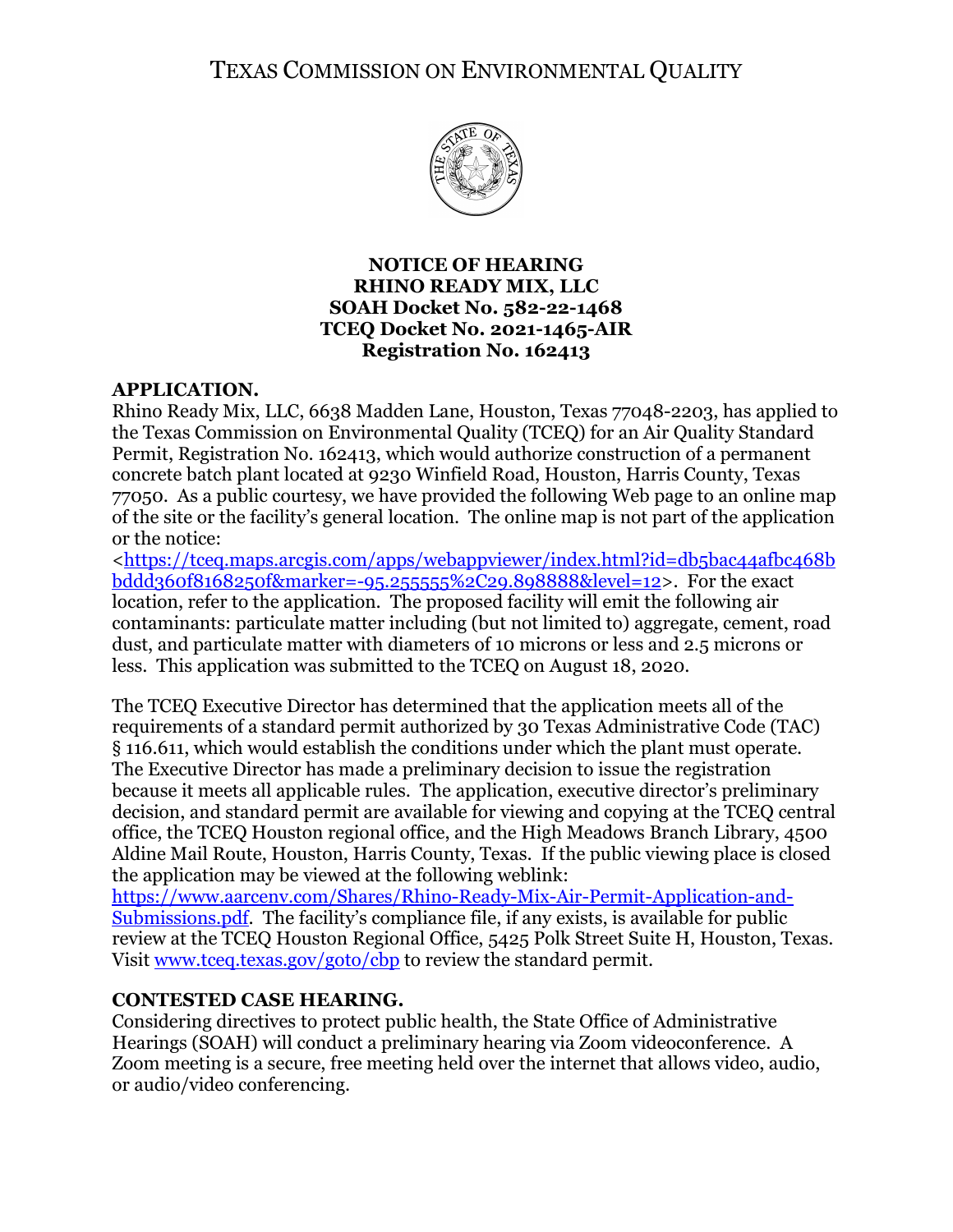## **10:00 a.m. – April 4, 2022**

# **To join the Zoom meeting via computer: <https://soah-texas.zoomgov.com/>**

**Meeting ID:** 161 700 0468 **Password:** Prelim22 or To join the Zoom meeting via telephone: (669) 254-5252 or (646) 828-7666 **Meeting ID:** 161 700 0468 **Password:** 74676404

# **Visit the SOAH website for registration at:<http://www.soah.texas.gov/> or call SOAH at 512-475-4993.**

The purpose of a preliminary hearing is to establish jurisdiction, name the parties, establish a procedural schedule for the remainder of the proceeding, and to address other matters as determined by the judge. The evidentiary hearing phase of the proceeding, which will occur at a later date, will be similar to a civil trial in state district court. The hearing will address the disputed issues of fact identified in the TCEQ order concerning this application issued on December 21, 2021. In addition to these issues, the judge may consider additional issues if certain factors are met.

The hearing will be conducted in accordance with the Chapter 2001, Texas Government Code; Chapter 382, Texas Health and Safety Code; TCEQ rules including 30 Texas Administrative Code (TAC) Chapter 116, Subchapters A and B; and the procedural rules of the TCEQ and SOAH, including 30 TAC Chapter 80 and 1 TAC Chapter 155. The hearing will be held unless all timely hearing requests have been withdrawn or denied.

To request to be a party, you must attend the hearing and show you would be affected by the application in a way not common to the general public. Any person may attend the hearing and request to be a party. Only persons named as parties may participate at the hearing.

#### **MAILING LIST.**

You may ask to be placed on a mailing list to obtain additional information on this application by sending a request to the Office of the Chief Clerk at the address below.

# **AGENCY CONTACTS AND INFORMATION.**

Public comments and requests must be submitted either electronically at [www.tceq.texas.gov/agency/decisions/cc/comments.html,](https://www.tceq.texas.gov/agency/decisions/cc/comments.html) or in writing to the Texas Commission on Environmental Quality, Office of the Chief Clerk, MC-105, P.O. Box 13087, Austin, Texas 78711-3087. If you communicate with the TCEQ electronically, please be aware that your email address, like your physical mailing address, will become part of the agency's public record. For more information about this permit application, the permitting process, or the contested case hearing process, please call the Public Education Program toll free at 800-687-4040. Si desea